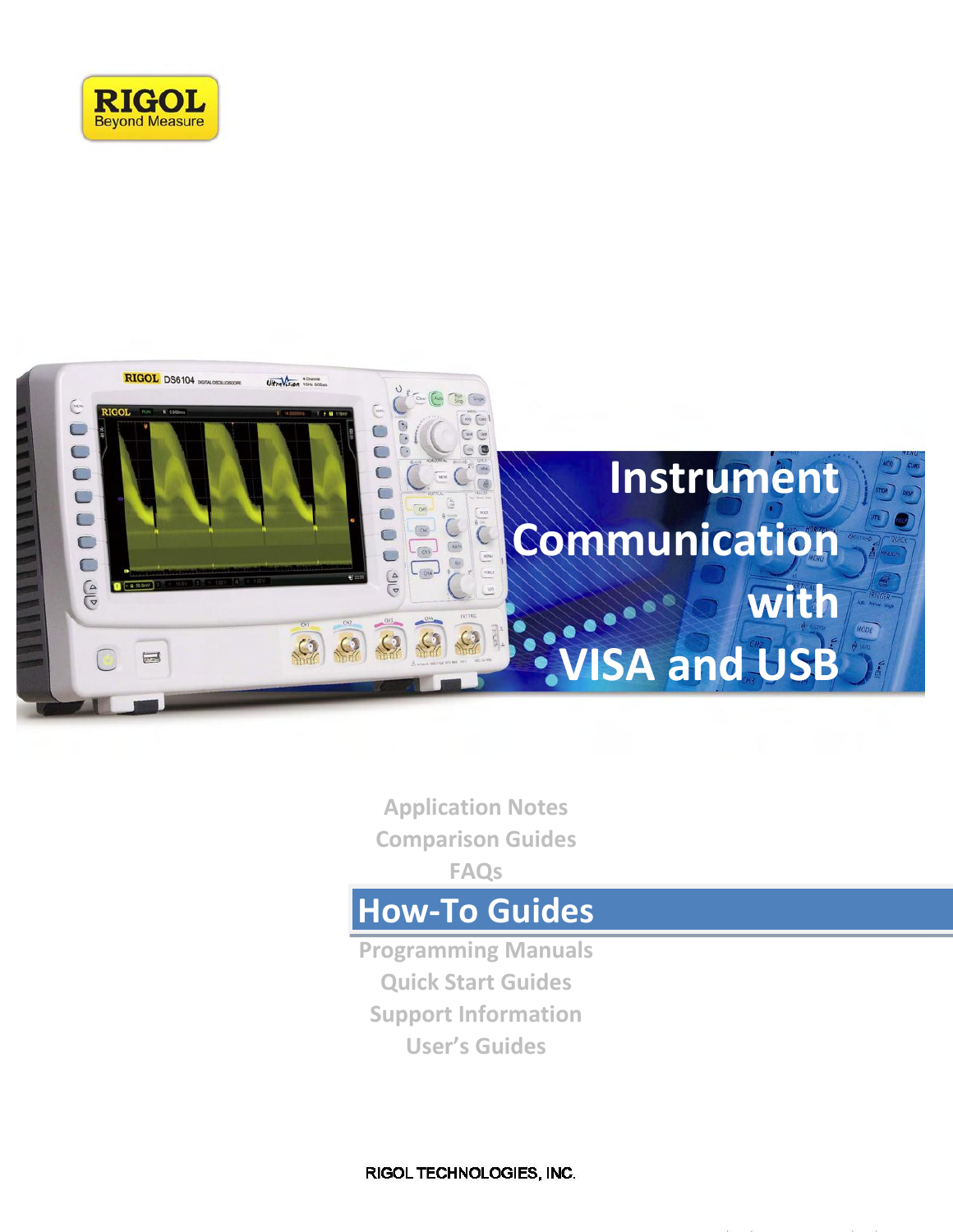**info@rigol.com www.rigolna.com**

**877-4-RIGOL-1 How-To Guide**



## Remote Communication With Rigol Devices: VISA and Rigol TMC Drivers

#### **Note:**

- Rigol test and measurement products are designed for compatibility with National Instruments™ VISA runtime environment or with Rigol's USB TMC driver
- Compatibility with VISA or Rigol TMC is determined by examining the product's model and its firmware revision. (please consult the included compatibility sheet)

#### **VISA (**Virtual Instrument Software Architecture**)**

Two common forms of VISA are available for use with Rigol devices:

### NI-VISA™:

The Virtual Instrument Software Architecture (VISA) is a standard for configuring, programming, and troubleshooting instrumentation systems comprising GPIB, VXI, PXI, Serial, Ethernet, and/or USB interfaces. VISA provides the programming interface between the hardware and development environments such as LabVIEW**™**, LabWindows**™**/CVI, and Measurement Studio for Microsoft Visual Studio**™**. NI-VISA™ is the National Instruments implementation of the VISA I/O standard. NI-VISA™ includes software libraries, interactive utilities such a[s NI Spy](http://www.ni.com/visa/visa_utils.htm) and the [VISA Interactive Control,](http://www.ni.com/visa/visa_utils.htm) and configuration programs through Measurement and Automation Explorer for all your development needs. NI-VISA™ is standard across the National Instruments product line. With NI-VISA™, you can feel confident that your software development will not become obsolete as your instrumentation interface hardware needs evolve into the future. **Source: [\(http://www.ni.com/visa/\)](http://www.ni.com/visa/)**

**Obtain NI-VISA™:** NI-VISA™ runtime can be obtained from the download section at [http://www.ni.com/visa/.](http://www.ni.com/visa/) Currently NI-VISA™ is available for 64/32-bit Windows, 32-bit Linux and Mac OS-X platforms.

#### **Agilent IO VISA:**

#### **Major Features:**

- Connection Expert automatically scans and configures your instrument IO
- IO Monitor trace IO traffic on your instruments
- Interactive IO send commands to instruments and read responses
- Interactive LXI interactively send and receive LXI events and managing instrument clocks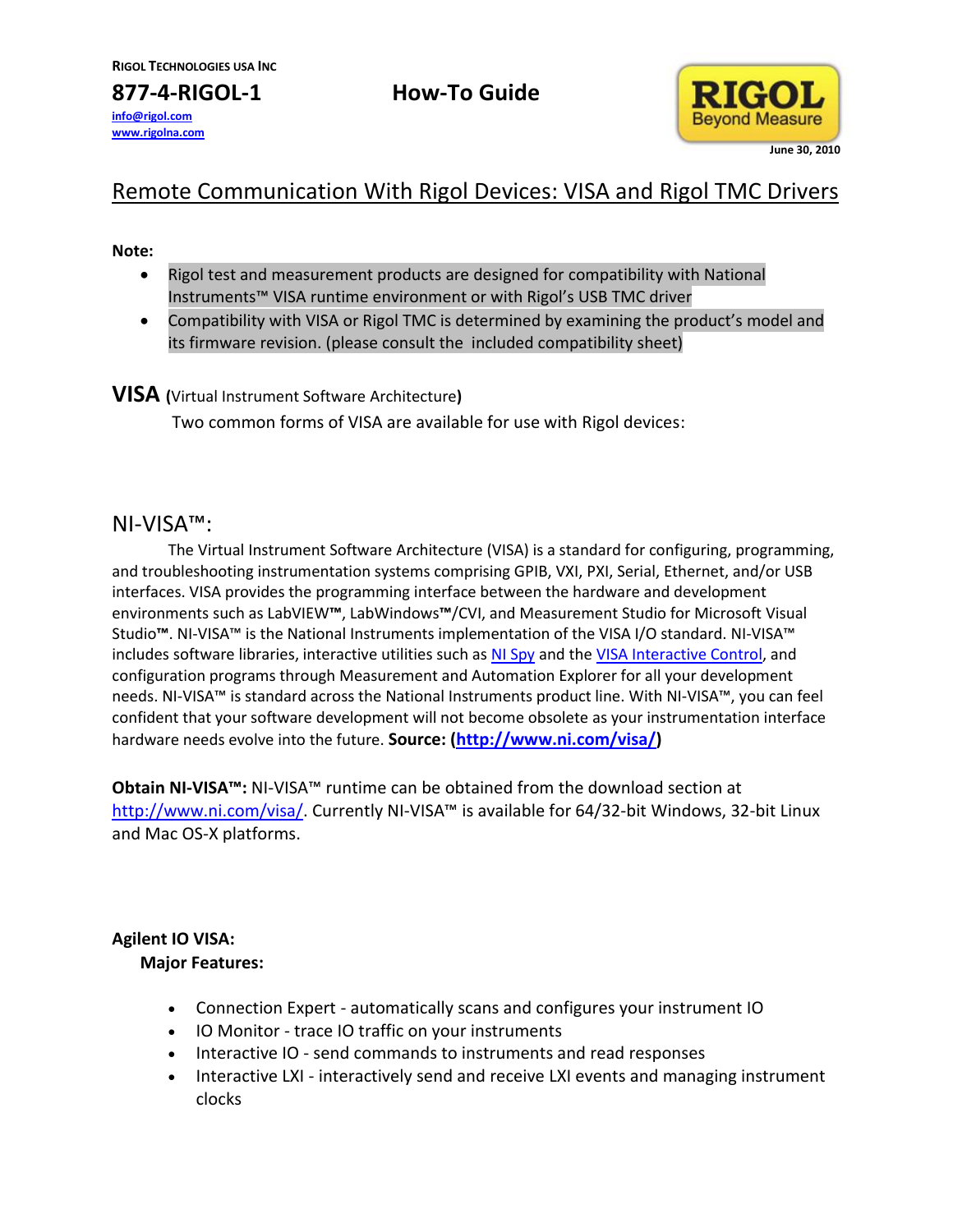## **877-4-RIGOL-1 How-To Guide**

**info@rigol.com www.rigolna.com**



- VISA Open Report helps troubleshoot instrument connections for systems with multiple VISA installations
- $\bullet$  IO Libraries now supports some 64 bit OS environments as well as Windows  $7^\circ$  OS. See datasheet for full technical requirements

#### **Benefits:**

- Works with the most popular IO Libraries including; Agilent or NI VISA, SICL, VISA COM or NI-488.2
- Auto discovery of instruments from any vendor
- Works with the most popular T&M software applications including Agilent VEE Pro, MATLAB®, NI LabVIEW, Microsoft® Visual Studio®
- Automatic detection of other vendors IO Libraries and configuration to use both of them regardless of install order. **Source( [http://www.agilent.com\)](http://www.agilent.com/)**

## **Rigol Drivers**

Newer Rigol products support VISA control for all interfaces. Some older models support VISA for all interfaces except USB. These other interfaces include RS-232, GPIB, and/or LAN. Users can communicate over these interfaces using VISA or a number of other solutions. Often these interfaces are provided for automatically in your programming language of choice. When possible use the VISA interface for USB to make connection and communication most convenient. You can download a copy of VISA as described above and use the CD that came with your instrument or visit the product page on rigolna.com to find the latest driver version. Some older models require the Rigol USB TMC driver to communicate over USB.

**Rigol USB TMC Driver:** The Rigol Test Measurement and Control (TMC) is a deprecated device driver. It provides support for a limited set of Rigol devices with older firmware revisions (please see compatibility list below). Rigol USB TMC supports only 32-bit Windows operating systems up to Windows XP. If you need the legacy Rigol USB TMC driver you can find the latest release [here.](http://www.rigol.com/upload/accessory/20102/20102115254755534.rar)

To program to this driver you will need to download the ".h" file and the ".dll"s [here.](http://www.rigol.com/upload/accessory/20102/2010211532482439678.rar)

**In most cases using VISA should be more convenient for integrating test systems and for programming individual instruments. Use the updated VISA interface whenever it is available. View the model breakdown below or contact us directly with questions.**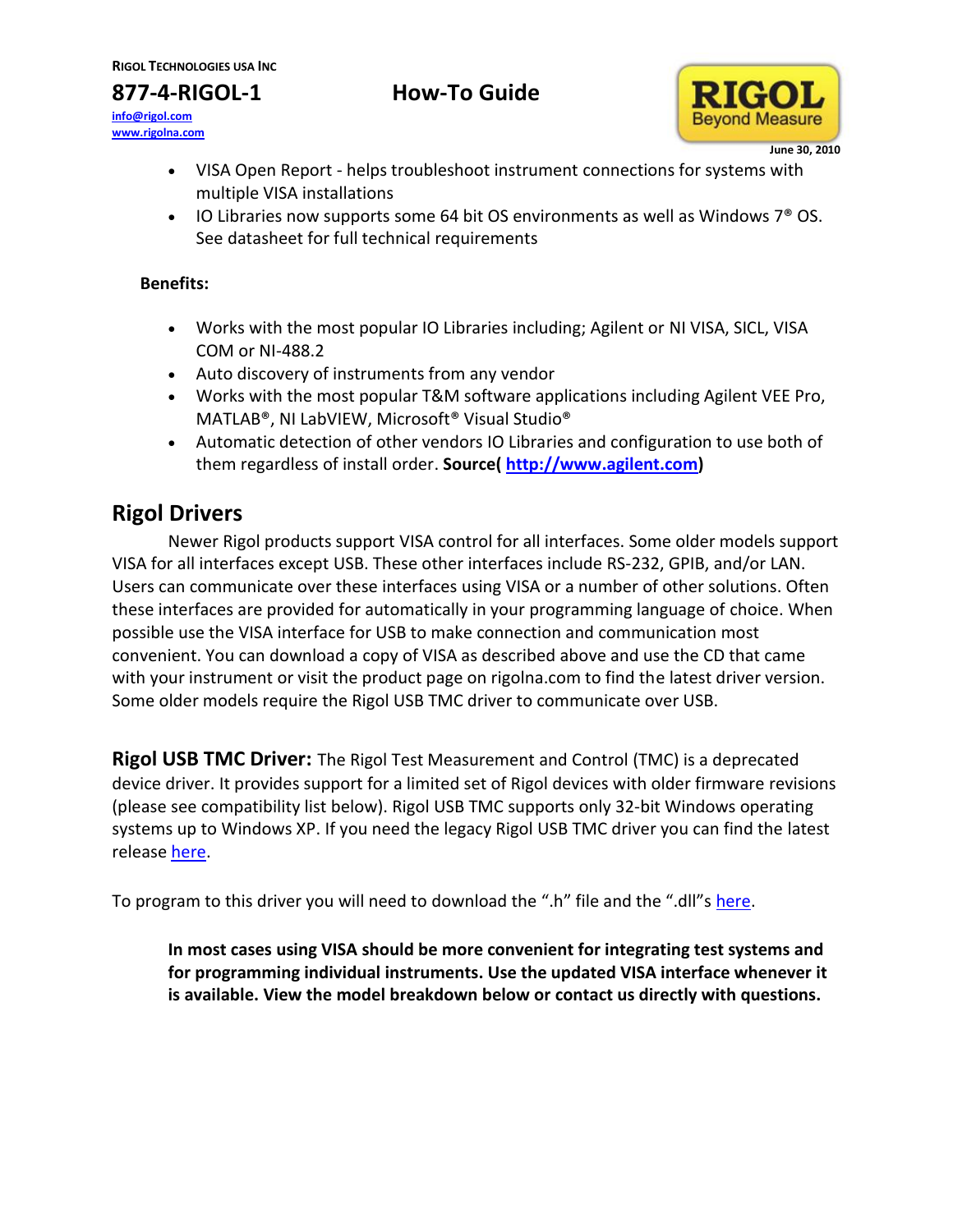**info@rigol.com www.rigolna.com**

**877-4-RIGOL-1 How-To Guide**



**Rigol TMC Demo:** To support programming with the legacy USB TMC driver a communication test application for sending commands to Rigol devices utilizing the Rigol USB TMC interface is available. To learn more about sending commands to your Rigol device please consult your device's programming manual.



**Figure 1: This demo application and others can be downloaded from rigolna.com programming examples**

For more help with programming in Rigol USB TMC Driver try the following programming examples available on rigolna.com in programming examples:

Rigol USB example for Visual C Rigol USB example for Visual C #2 Rigol USB example for Visual Basic 2005 Rigol USB example for Visual Basic Rigol USB example for LabVIEW

### **VISA programming examples**

There are also a few general examples for programming instruments using VISA to connect to the instruments. Try the following programming examples available on rigolna.com in programming examples:

VISA example for LabVIEW 8.6 VISA example for LabVIEW 8.2 VISA example for Visual C VISA example for Visual Basic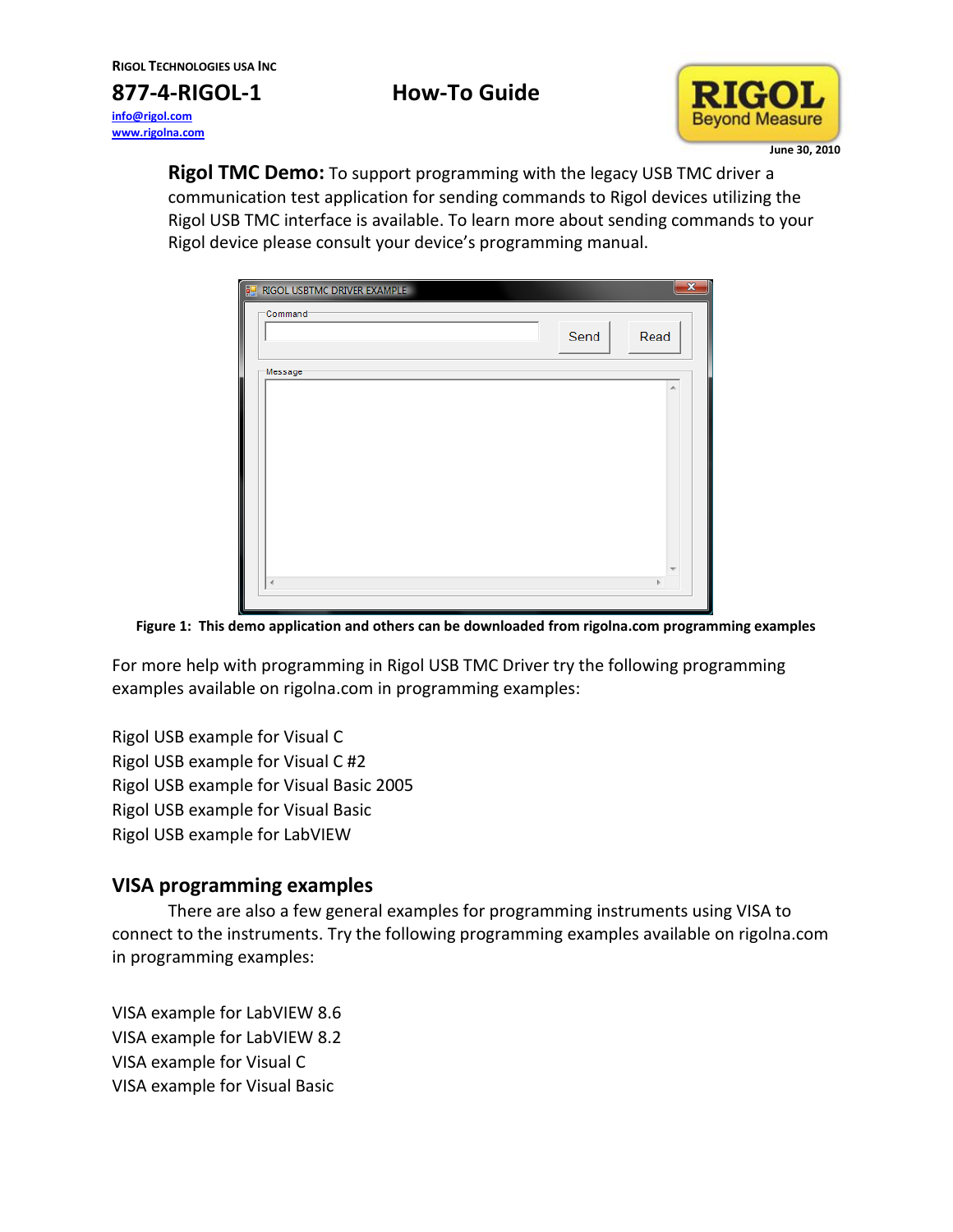**877-4-RIGOL-1 How-To Guide info@rigol.com www.rigolna.com**



## **Interfaces**

When using VISA, the commands used with an instrument are the same regardless of the interface used, so any programming example or the programming manual can get you started controlling an instrument.

**RS-232 Serial Communication:** A serial connection can be used to communicate with Rigol devices equipped with a serial port. Some instruments have RS-232 programming examples available on line. Check your product web page for more information.

**GPIB Communication:** GPIB is an industry standard communication bus used on many test systems still in use today. Many Rigol units are equipped with a GPIB port, while many of our scopes can have a GPIB option added by purchasing the USB-GPIB model.

**TCP/IP Communication:** Communication over Ethernet, LAN, or TCP/IP is gaining popularity among test equipment system builders as well as lab users. LXI (LAN eXtensions for Instruments) is a standard method of defining communication for instruments over Ethernet that makes communication more convenient, but one of the advantages of Ethernet is that you can use it to program an instrument natively from any modern programming language without requiring any drivers. View a LAN example to see how to send and receive commands with instruments directly over TCP/IP or view the LAN with VISA examples to see how to use a VISA layer to communicate over LAN. More and more Rigol products are becoming available with LXI communication standard. Rigol currently has products in every category that can be controlled in this way.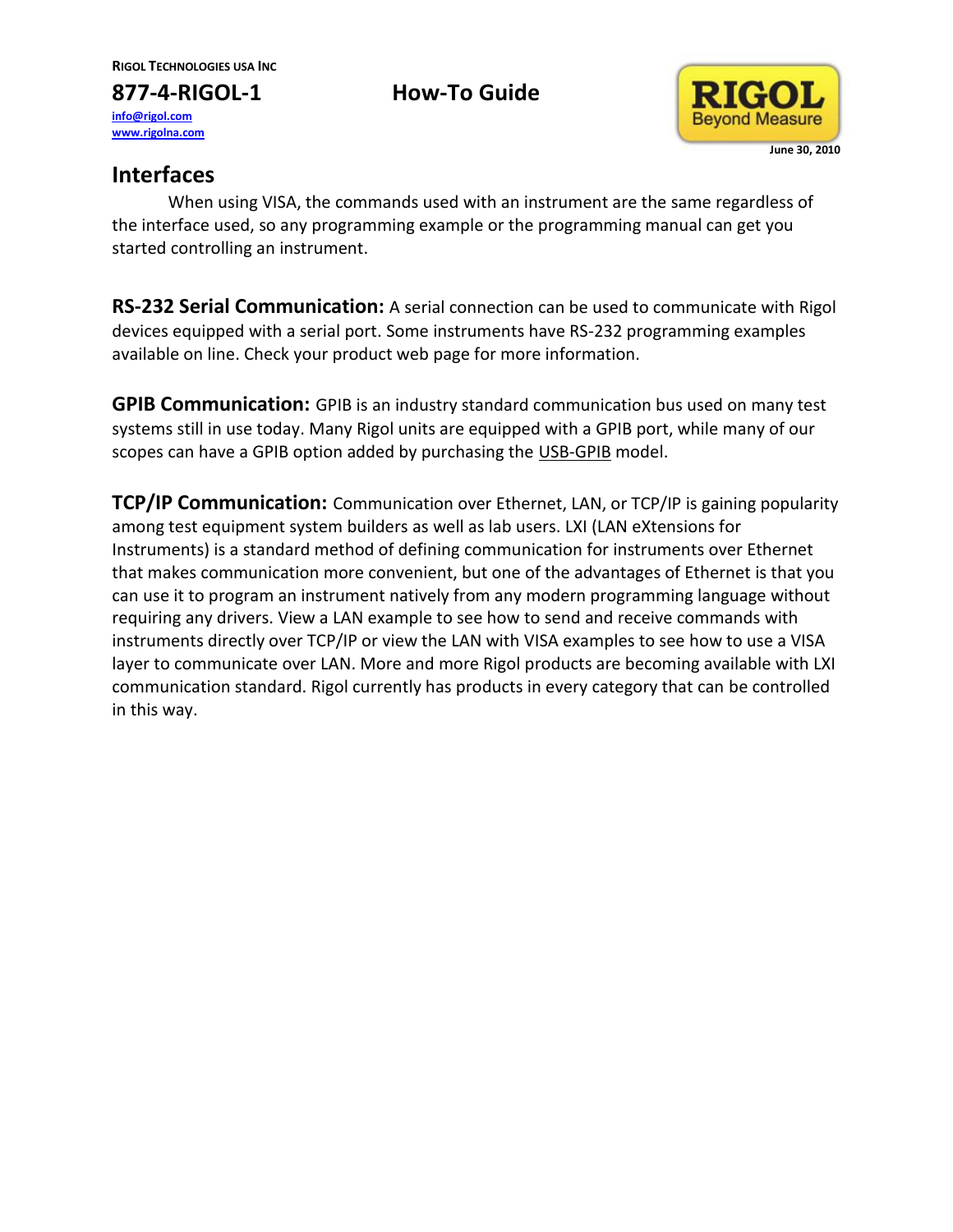#### **info@rigol.com www.rigolna.com**

## **877-4-RIGOL-1 How-To Guide**



## **Compatibility table for Rigol Products:**

| <b>Series</b>                                    | <b>Model</b>                         | <b>Firmware Version</b>  | <b>Software Package</b><br>(version)                          | <b>Software Driver</b>                                                                                                        |
|--------------------------------------------------|--------------------------------------|--------------------------|---------------------------------------------------------------|-------------------------------------------------------------------------------------------------------------------------------|
| Function/<br>Arbitrary<br>Waveform<br>Generators | DG1012*                              | All versions             | <b>Ultrawave (Rigol DG)</b>                                   | <b>Rigol DG</b>                                                                                                               |
|                                                  | DG1022                               | $<$ 00.02.00.06.00.02.05 | <b>Ultrawave (Rigol DG)</b>                                   | <b>Rigol DG</b>                                                                                                               |
|                                                  |                                      | ≥00.02.00.06.00.02.05    | <b>Ultrawave (VISA)</b>                                       | Use a VISA Layer                                                                                                              |
|                                                  | DG2000A Series                       | All versions             | <b>Ultrawave (Rigol DG)</b>                                   | <b>Rigol DG</b>                                                                                                               |
|                                                  | DG3000A Series                       | All versions             | <b>Ultrawave (Rigol DG)</b>                                   | <b>Rigol DG</b>                                                                                                               |
|                                                  | DG5000 Series                        | All versions             | Contact Rigol USA for<br>available software<br>versions       | Use a VISA Layer                                                                                                              |
| Digital<br>Oscilloscopes                         | DS1000CA Series                      | ≥03.08.01                | <b>Ultrascope (VISA)</b>                                      | Use a VISA Layer                                                                                                              |
|                                                  |                                      | < 03.08.01               | <b>Ultrascope (RigolUSB)</b>                                  | <b>RigolUSB</b>                                                                                                               |
|                                                  | DS1000B Series                       | All versions             | <b>Ultrascope (VISA)</b>                                      | Use a VISA Layer                                                                                                              |
|                                                  | DS1000D Series                       | ≥00.02.02 SP2            | <b>Ultrascope (VISA)</b>                                      | Use a VISA Layer                                                                                                              |
|                                                  |                                      | $<$ 00.02.02 SP2         | <b>Ultrascope (RigolUSB)</b>                                  | <b>RigolUSB</b>                                                                                                               |
|                                                  | DS1000E Series                       | ≥00.02.02 SP2            | <b>Ultrascope (VISA)</b>                                      | Use a VISA Layer                                                                                                              |
|                                                  |                                      | $<$ 00.02.02 SP2         | <b>Ultrascope (RigolUSB)</b>                                  | <b>RigolUSB</b>                                                                                                               |
|                                                  | DS6000 Series                        | All versions             | Contact Rigol USA for<br>available software<br>versions       | Use a VISA Layer                                                                                                              |
| Digital<br><b>Multimeters</b>                    | DM3000 Series Legacy<br>Instruments* | Varies by version        | Contact Rigol USA for<br>available software<br>versions       | May use RigolUSB or VISA depending on<br>version. Contact Rigol USA for assistance<br>controlling legacy DM3000 Series models |
|                                                  | DM3058                               | All versions             | <b>UltraSensor (VISA)</b><br>UltraVIEW 30 day trial<br>(VISA) | Use a VISA Layer                                                                                                              |
|                                                  | DM3068                               | All versions             | Contact Rigol USA for<br>available software<br>versions       | Use a VISA Layer                                                                                                              |
| Power<br><b>Supplies</b>                         | DP1000A Series                       | All versions             | Contact Rigol USA for<br>available software<br>versions       | Use a VISA Layer                                                                                                              |
| Spectrum<br>Analyzers                            | DSA1000 Series                       | All versions             | Contact Rigol USA for<br>available software<br>versions       | Use a VISA Layer                                                                                                              |
|                                                  | DSA1000A Series                      | All versions             | Contact Rigol USA for<br>available software<br>versions       | Use a VISA Layer                                                                                                              |
| Virtual<br>Oscilloscopes                         | VS5000 Series                        | All versions             | VS5000 App (Rigol VS)                                         | <b>Rigol VS</b>                                                                                                               |

**\* indicates instruments no longer sold in North America**

**Agilent IO Connect and Agilent IO VISA are products and/or copyright of Agilent Technologies**

**NI-VISA™, LabVIEW™, LabWindows™/CVI, and Measurement Studio are trademarks and/or copyright of National Instruments**

**Visual Studio**®**, Visual Basic**®**, and Visual C**® **are registered trademarks of Microsoft Corp.**